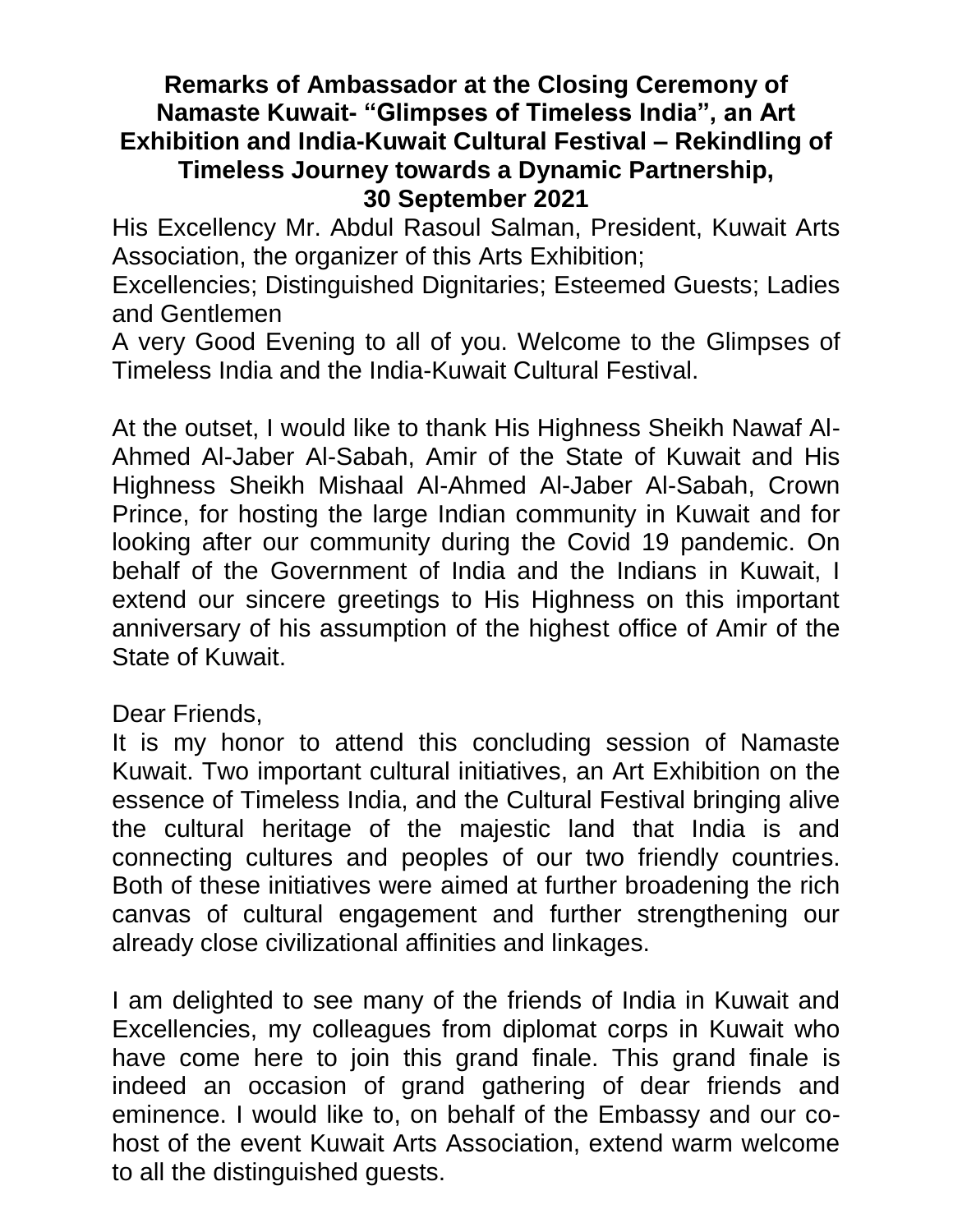Dear Friends,

For the last ten days we have been witnessing extravaganza performed by our highly talented cultural artistes. I also believe, the exhibition and performance proved to be a remarkable culture event between India and Kuwait.

As I said at the inaugural event, in the rich history of our partnership, this year, 2021, bears a remarkable significance. This year we celebrate a unique confluence of two important milestones. The year 2021 marks the 60th Anniversary of Establishment of Diplomatic Relations between India and Kuwait. This is an important milestone in our shared journey towards a shared history of sustainable progress, development and prosperity of the peoples of our two friendly countries. And this year, we, in India, celebrate the 75th Independence Day of India.

Both these milestones are significant and we at Embassy have made it a top priority to celebrate these events with our close partners from Kuwait and our Indian nationals and friends of India in Kuwait in a befitting manner. Many events have already been organized the Embassy under these broad themes and we will continue to do so in the days, weeks and months ahead. This Arts Exhibition and the Cultural Festival were a part of this overall endeavor when friends from both sides join hands to tell a common tale resonating with all sections of our societies. I would like to thank all the Indian Community Associations, Community members and all the Indian artists and our children who have joined hands in this effort to showcase Indian culture and heritage at the Cultural Festival.

On this occasion, I am happy to announce that the Embassy is today formally launching the Indian Women Network (IWN). I have seen the talent and contribution of our women during the last ten days. In fact, they have been in the forefront of community support during the Covid-19 crisis. I have seen some of our women taken the initiative of working with hospitals and also helping our special need children.